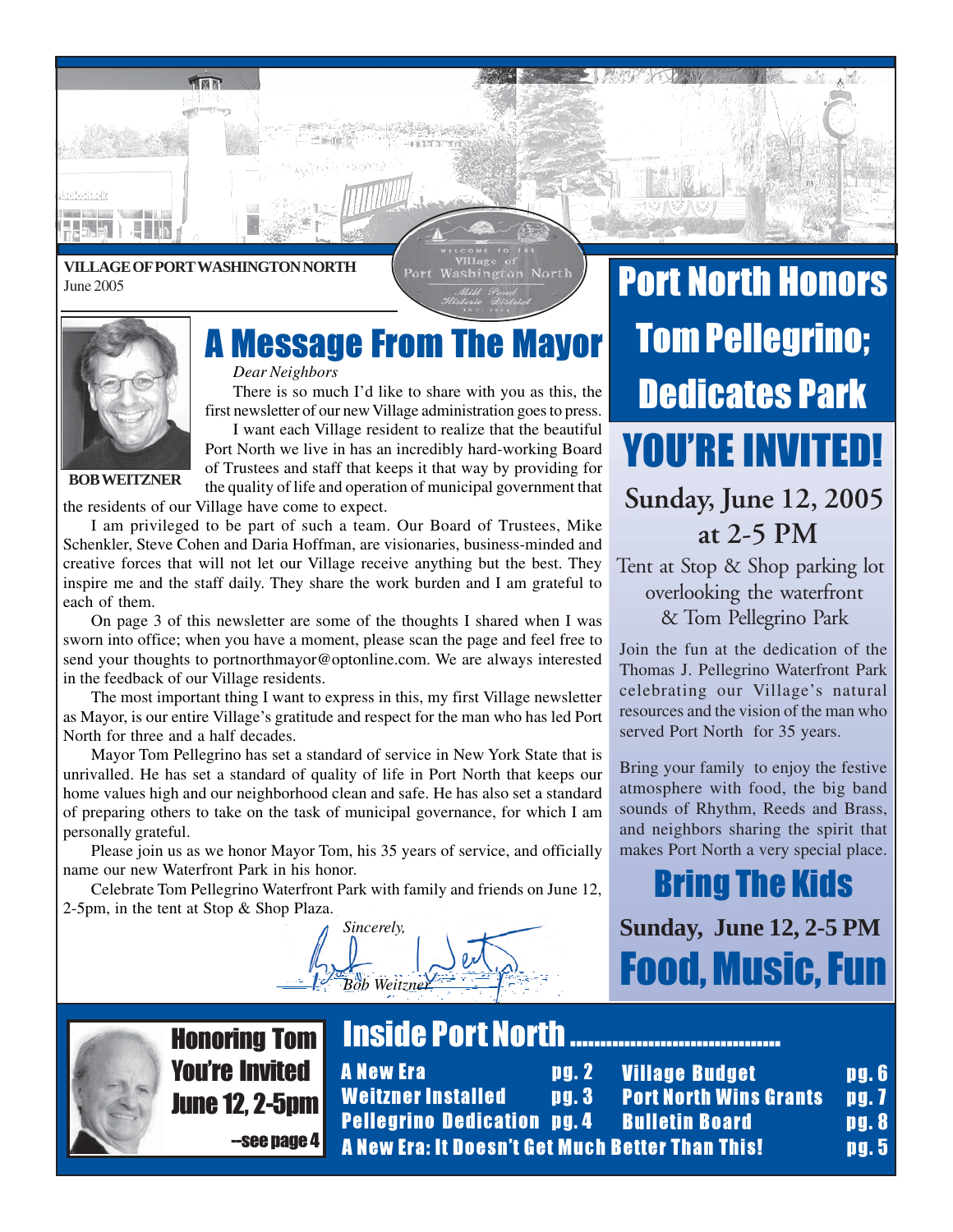### Port Washington North **page 2**

### An Update: **he Village Club**

The Village Hall/ Village Club project is alive and well. In May, after months of negotiations, we finally received the deed to our 8-acre parcel, behind the new senior development. Addressing the \$1 million in fees from the developers, we earmarked the entire amount for the construction of the Village Hall/Village Club. We have received the first \$75,000 payment, expect the balance over the next year and are exploring any additional fees that may be due.

As we have reported previously, we have entered into negotiations with Danaher, owners of the Thompson Industries, and hope to shortly reach a conclusion on our efforts to, in effect, swap our slightly less than 8-acre parcel for their almost 11-acre parcel off Shore Road. The Thompson property contains the Village's "great lawn," a 10,000 sq. ft. structure known as the Woods Building which would serve as the Village Hall and Village Club. Refurbish the building, add a swimming pool, a kiddy pool, a snack bar and a couple of tennis courts and we're off and running. Our vision is to find additional funding from public sources to convert a large portion of the property to a public park.

We have performed an environmental study on the Thompson Property and have retained the services of N2 Design and Architecture, P.C., working with Consulting Engineers Dvirka and Bartillucci, to test the building and property for feasibility and to provide initial sketches and ideas for the Village Hall/Club Program.

At the end of this process, in the not very distant future, we hope to be able to present to the Village residents, a final site for our Village Hall/Village Club and an initial construction budget including the source of non-tax funds to complete it. We will also begin to develop an operating budget which will present alternatives to ensure sufficient funding to maintain operations.

The process has been long and arduous for those involved in it. However, we shortly expect to reconvene the Village Club Commission and begin the task of planning, design, planning operations, establishing a membership committee and looking forward to the moment we can say to you all . . .see you at the pool!



**Marking a new era in our Village, the Port Washington North newly elected Board of Trustees celebrates on election night with friends and family at the Village's newest restaurant, now open as "360 Degrees." (Left to right): Daria Hoffman, Mayor Bob Weitzner, Mike Schenkler, Steve Cohen. photos by: Allison Schenkler**

## New Board, A New Era, A Little Fun



**Reading The Election Results: Bob, Scott and Rachel Weitzner join Joe D'Alonzo and Mike Schenkler watching Mayor Tom Pellegrino.**

**A moment of relaxation: after the returns Treasurer George Stack, Joan Pellegrino, Deputy Clerk Linda Kropacek, Village Clerk Palma Torrisi**





**The evening's roundtable (clockwise from left ): Jerry Sharfman for Congressman Gary Ackerman, North Hempstead Councilman Wayne Wink, Supt. of Public Works Tom McDonnough, Mike Schenkler, North Hempstead Councilman Fred Pollack, Planning Board member Stan Ronnel.**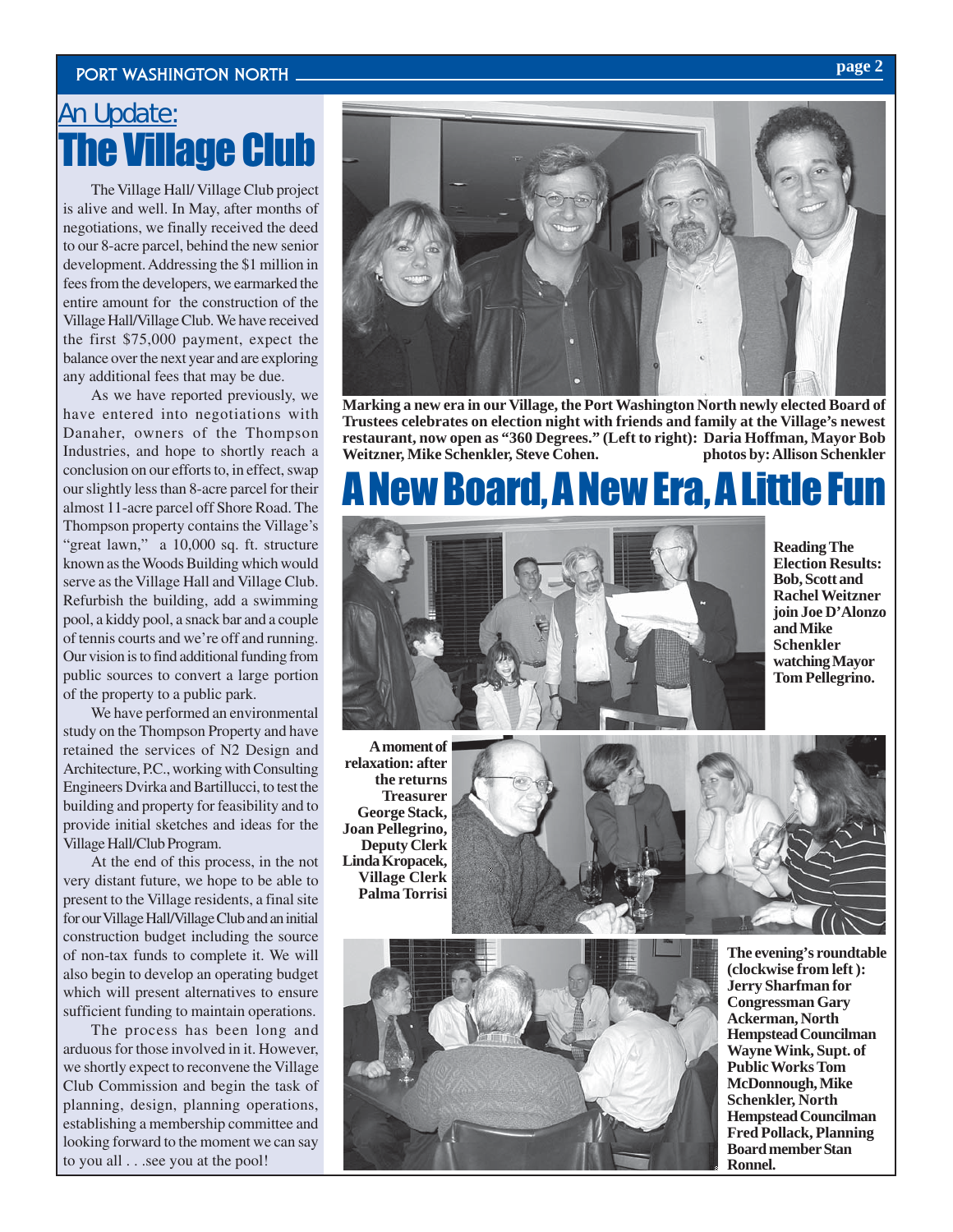### Port Washington North

# Weitzner Ushers In A New Era In Port North

### *Abridged from Mayor Bob Weitzner's Inaugural Address April 11, 2005*

Good evening. It's an honor and a privilege to serve as your new Mayor. For three years I have been part of what I call the best club you can be elected to. As Mayor, I hope to continue the legacy Mayor Tom has left, and if possible, improve upon it. And that certainly cannot happen without the help of the hardest working, most proactive board this peninsula has ever seen. Mike, Steve and Daria, I thank you all for your support and guidance, and look forward to helping you complete the initiatives you have currently started, or will bring to the board in the future.

**Quality of Life:** Some describe Port North as paradise. We need to keep it that way. Services and amenities that our Village offers must be second to none. We will continue to provide and, where possible, improve our services, including street sweeping, snow removal, leaf and garbage pickup and road repair. Rusted and illegible signs in our Village should be a thing of the past. We have been acquiring waterfront property and developing it as recreational open space, aggressively pursuing road projects to improve our streets and sidewalks, and working diligently to prepare plans for the proposed new Village Hall and Village Club project will serve well in helping to make homes in Port Washington North more desirable to own, and a pleasure to live in.

**Sense of community:** How many of you moved into Port North, without even knowing what that meant? What was the big difference between living in the Terrace section or in Soundview or Smull Place? It takes time, years in some cases, to know who is running the Village, what services are offered, and in some cases, where Village Hall even is. That's got to change. We will explore ways of educating and informing new residents of the virtues of living in Port North and helping them get acclimated in our Village. We will also reach out to our commercial business owners to explore ways of reminding our residents to shop Port North first. We must continue to inform our residents of the ways to communicate with our Village — not just monthly meetings, but the internet, the cell



**Bob Weitzner installed by Tom Pellegrino.**

phone and written correspondence. And Village Hall must continue to respond promptly to those correspondences.

**Restoring our gateways and aesthetics:** People need to know they are entering Port Washington North. It is not enough to just see a blue oval sign with our Village's name on it. We have to clean up our existing Village of Port Washington North gateways and create small gardens at these locations.

**Safety:** I am tired of seeing people speeding down Radcliff, whizzing through Soundview, and using Shore Road as a speedway. We will expand local law enforcement; add new signs to alert motorists that we live in a community of families. We are also reaching out to LIPA to address the frequent loss of power in our Village.

**Trees:** We will establish the Village's first tree assessment policy, which will include inventorying type and condition, and creating a process by which residents are notified in advance of any impending removal. We have hired an independent arborist who will inspect any trees that are questionable, and he will report his findings to the board. No tree will be cut down, except in dire emergencies, without board approval.

**Tight fiscal policy and controls:** In light of Roslyn, the Village has instituted tight financial management controls and produces the most comprehensive reports for our Board and residents in our Village's history. We are financially very healthy and will continue to employ the necessary changes to keep us that way.

**Technology:** We have a website that keeps reinventing itself, and that will continue. Our office is becoming more automated. A day will come where residents can come up to the front desk and access their files, obtain information, and receive forms via computer, instead of sifting through mounds of paper files. We are currently digitizing all building records that will be available on a computer and also protected off site.

**Upzoning:** We are forming committees to explore upzoning, so our existing districts conform better to the vision of what Port North should look like today and in the future.

**Challenges ahead:** We must continue to pursue sources of funding for our Village. Last year we were awarded three grants. We will continue to explore ways of gaining access to funds to pay for waterfront acquisition and restoration road improvements, and specific projects. Road repair and snow removal represent a large part of our budget. We will explore ways to reduce those costs, including researching the prospect of creating a public works dept.

**The Village Hall/Village Club project is moving forward:** We are committed to building a new Village Hall. We must have our own Village Hall that can accommodate our residents and provide the services we are entitled to. The Village Club plan is very much alive. What we need is to decide on a location to build it, do the due diligence on how it will financially work, and bring that plan to the community for review.

The proposed land swap of 8 acres for the 11-acre Thomson Industries site has far reaching implications for our Village and the community. We will continue to work toward communicating with the Village and the Port Washington community of its virtues. We believe the securing of usable open and recreation space near our waterfront will not only benefit Port North residents, but Port Washington residents as well.

**One final note:** We are a board of dreamers who see the future for our Village and our community, and will work hard to achieve nothing short of greatness for Port Washington North. What I ask of the community is to join us, assist us in achieving this greatness. The saying many hands make light work has never meant so much as it does today. Thank you all, and God bless Port Washington North.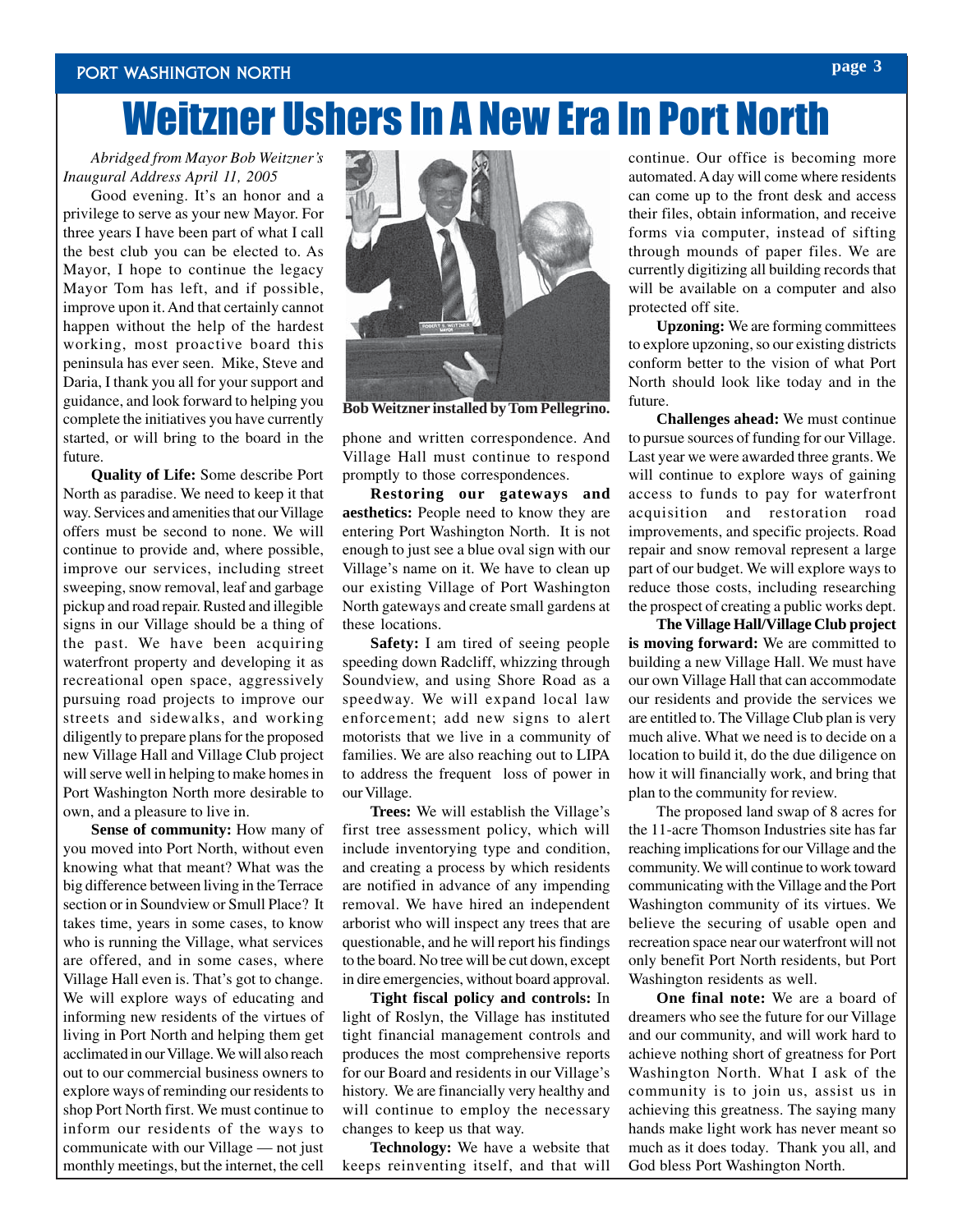## You're invited to a party: To Dedicate A Park And Salute A Living Legend

Please join the Village of Port Washington North as we have some fun and celebrate local



**Tom Pellegrino**

history on June 12, 2005. With the dedication of the Thomas J. Pellegrino Waterfront Park, we will begin the process of the Shore Road and waterfront restoration. The park will serve as a place for residents and visitors of Port to come and enjoy the beauty of the harbor that drew early settlers to the area centuries ago. The park also represents a present appreciation of the wonderful natural resource of which the community was built upon and a commitment to keep its majesty for the future.

This day will also celebrate the man whose name will be attached to the park, Thomas J. Pellegrino. After serving the Village of Port Washington North for 35 years -- as the longest-serving Mayor in New York State -- we will pay tribute to his vision for the community that he cherishes.

The afternoon will be a festive celebration of community with the big band sounds of

Rhythm, Reeds and Brass, food, and neighbors sharing the spirit that continues to make Port North the special place it is.

Please join us and bring the family.

**D**edication Of Tom Pellegrino Waterfront Park June 12, 2005, 2 – 5PM Bring The Kids! **At the tent on the Stop & Shop parking lot, overlooking the waterfront**







#### *Email to the editor:*

Email to the editor:<br>After living in Port North for 62 years, I moved to Manorhaven temporarily while awaiting the completion of my condo at Mill Pond Acres. I picked up the February 2005 newsletter at the village office today and must commend Michael Schenkler. The newsletter is attractive and worthy of reading. One negative comment: why does the masthead have photos of Port locations that are *not located in Port North?* I love Shish Kebab for good food and for Ayhan's community involvement and I surely love our wonderful library, but I think that both are located in Baxter Estates or, if not, they are in the unincorporated area of P.W. Surely, Port North must have some pretty vistas. I look forward to being back in Port North very soon and will look forward to receiving any communications about the Village via email. Sincerely,

#### *--Joyce D. Rudnick*

Editor's note: Joyce, It is your newsletter written for the residents of our Village. We've taken your suggestion, checked our photo files and sent my kids out shooting, and changed the masthead photos. We welcome reader input and suggestions. You can reach us at: news@portwashingtonnorth.org.

**IT'S OPEN!!! A recent early Sunday morning ribbon cutting by Mayor Weitzner (top) and Home Goods (bottom) is now in Stop&Shop Plaza, serving all your home furnishing, gift and shopping needs.**

 $\Box$ 

Home Goods Is Open!

HomeGoods

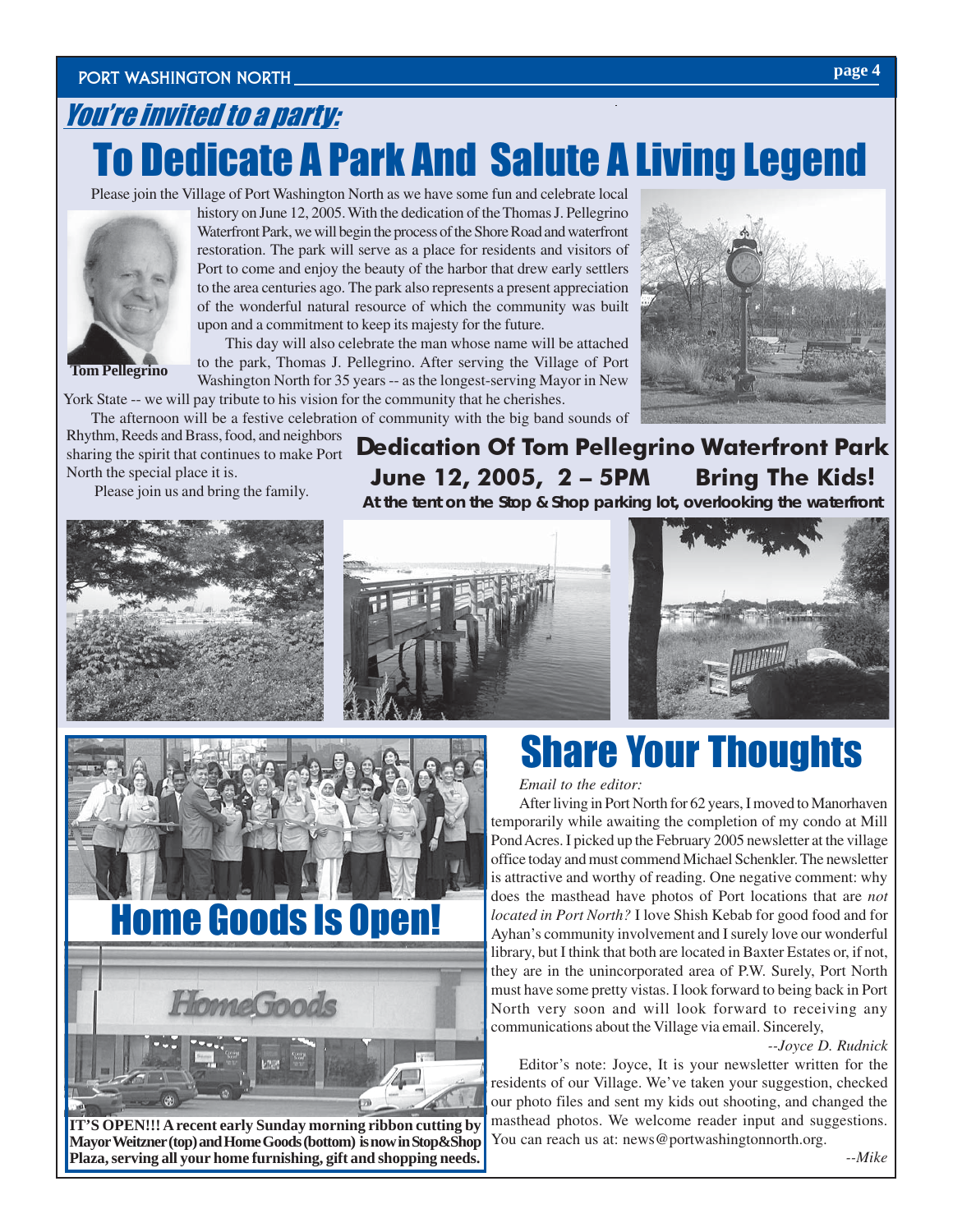### Port Washington North **page 5**

#### **By MICHAEL SCHENKLER**

Our Mayor, Bob Weitzner, has shared with you his vision for our future Village. I wanted to use my limited column space to share just a brief part of what is being done

NOT 4

for you by our Board of Trustees. Daria, Steve, Bob and I have tackled and accomplished a great deal in the brief period of time since  $\boldsymbol{\xi}$ we've taken over the reins of the Village in April. Not complete, but here's a list of

recent accomplishments, not in any particular order:

• The awarding of two State Grants totaling \$550,000 for the first phase of Bay Walk Park brings Port North into the leadership role on the peninsula park issue and brings our Village residents and neighbors a beautiful waterfront place in which to relax and enjoy.

• We received our 8-acre property worth more than \$10 million — paving the way for our new Village Hall/Village Club Park on one of two Port North parcels.

Serious progress has been made and negotiations proceed for the swap of our 8 acres for the Thompson 11 acres offering us a more central Village location adjacent to the waterfront, with three additional acres and what appears to be a valuable usable building for the Village Hall/Club preserving the Village Green/Great Lawn as the center of Port North. If completed, we have effectively prevented big box stores,

By MICHAEL SCHENKLER or traffic-and truck-producing factories from  $\star$ <sup>3</sup> and Much Better Than This former industrial site while occupying this former industrial site while recapturing it for open/recreational/ municipal use.

• Effective Board of Trustees

supervision of the new senior development closing process has identified significant additional fees due to the Village which we are in the process of collecting.

We anticipate the imminent first closings and the arrival of new Village residents to

our Senior Development - Mill Pond Acres.

• We have passed new legislation which has ended the building of two-family houses in Port North.

• When Romantico Restaurant put up a sign without a permit which offended many residents, we were able to resolve the difficulty to everyone's apparent satisfaction — a satisfied business owner, a satisfied Board of Trustees and a positive step for Village aesthetics. Look for a replacement sign shortly.

• Smithtown Bank joins Radio Shack in Stop & Shop Plaza offering a new friendlier personal banking service.

• The hoopla is over and Home Goods is open, providing a mecca to the home and decorating conscious. A new optometrist is to join that part of the center formerly known as Delco Plaza, bringing that Port North venerable shopping strip, which currently houses the Village Hall, to capacity.

• A new kids party and cooking school



 The most glorious location in our Village, where Mill Pond meets the Long Island Sound by Shore Road, is the new home of a culinary delight. 360 Degrees offers an exciting and different menu – featuring Central and South Asian specialties plus steaks, grilled seafood, sandwiches, pastas and more with especially exciting appetizers.

Five Spice Seared Tuna with Soba noodles was the perfect appetizer — the Wasabi Oil which I requested in addition to their complex Asian dipping sauce, created an excellent, justhot-enough experience with the tuna fresh enough to be right off the boat.

The Prawns Thai Thai were with extra heat and memorable. Also with considerable heat were the Lamb Rogen Josh and Lamb Vindaloo, both tasty lamb stews over rice – we chose a



**Michael Schenkler is sworn in as Deputy Mayor by Mayor Bob Weitzner.**

has opened at Soundview Market Place. Ace Hardware is set to open at the former Pergament site bringing us some nuts and bolts. And you'll be able to buy your Father's Day cards at a new Hallmark Store which will face the entrance of King Kullen.

• 360 Degrees makes it culinary debut in Port North (see below).

• Engineering is beginning for roadwork on Soundview Dr. between Schooner & Cove and between Fisherman & Shore Rd. -- a first step of a program to effectively maintain our roads.

• Planning is underway to implement our Shore Road Traffic Calming Grant bringing safety and beauty to our major thoroughfare.

• The Board of Trustees passed a most effective budget and set out an ambitious year, at less than a 3% increase.

• We have collected all our taxes due.

• And . . . We're working hard and enjoying it!

*Comments: news@portwashingtonnorth.org*

medley of beautifully prepared grilled veggies instead of the rice An interesting offering of breads are a perfect complement to the meal. When venturing into the South Asian part of the menu, we suggest you negotiate the amount of spice you want with one of the very accommodating wait staff.

360 Degrees is planning an outdoor second-story deck facing both the pond and Sound, which will offer the best dining views on the peninsula.

The menu is too diverse to share in this small space. However, the interestingly prepared quality food, the ambiance, the service, the beautiful vistas, make 360 Degrees a well rounded alternative to our other local eateries -- all within a budget that doesn't feel like a steak house. **--MS**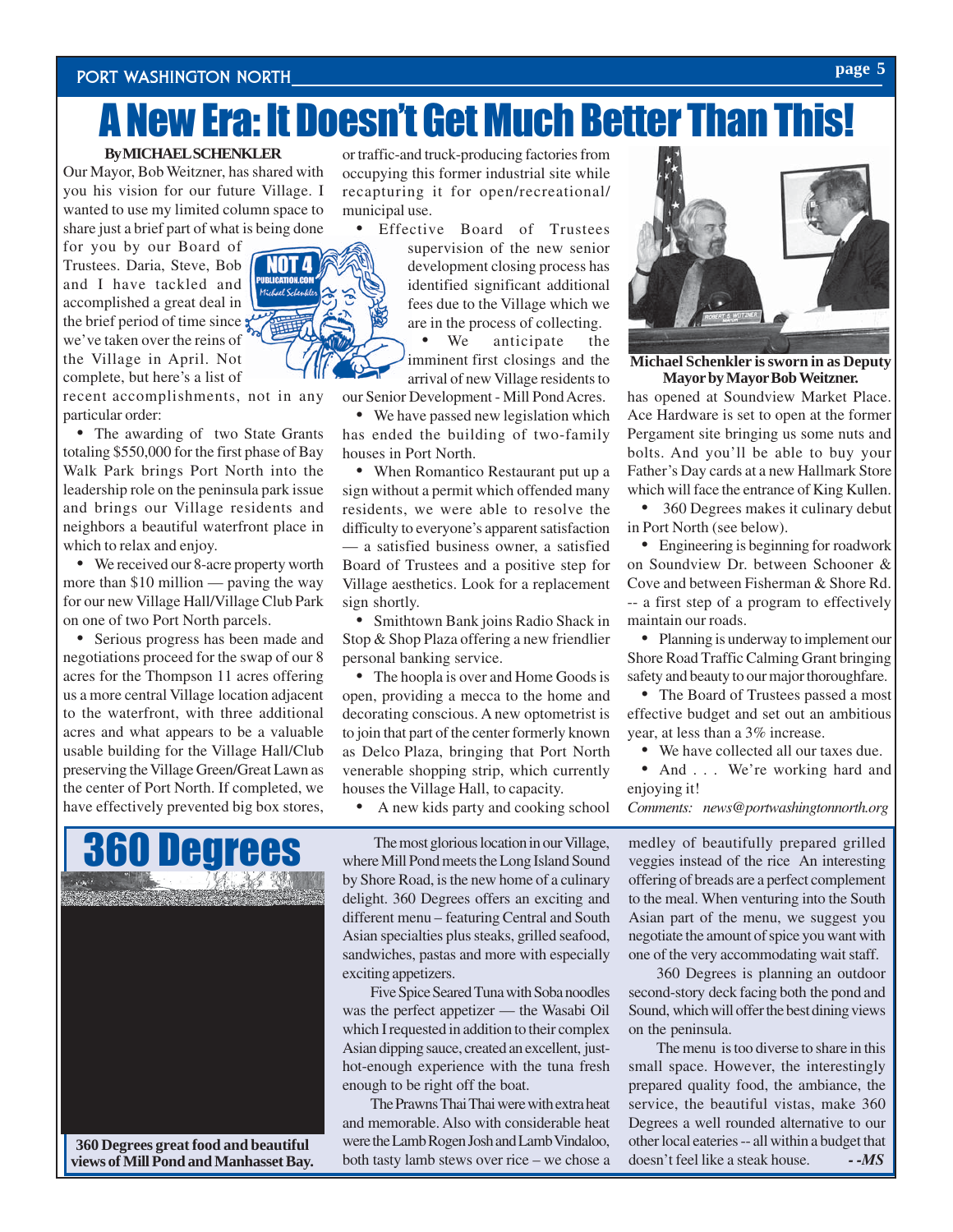# Port Washington North Summary Budget

#### **GENERAL FUND**

#### **WILLAGE OF PORTWASHINGTON NORTH**

#### SUMMARY OF BUDGET / TAX LEVY

| 141,400<br>130,432<br>2,500 | 151,934<br>126,750 |
|-----------------------------|--------------------|
|                             |                    |
|                             |                    |
|                             | 3,050              |
| 77,337                      | 64,441             |
| 189,600                     | 192,219            |
| 100,000                     | 200,000            |
| 268,177                     | 239,136            |
| 37,250                      | 45,450             |
| 41,650                      | 30,000             |
| 266,300                     | 377,000            |
| 83,000                      | 123,000            |
| 28,550                      | 31,550             |
| 50,000                      | 550,000            |
| 20,000                      | 20,000             |
| 20,300                      | 20,300             |
| 90,828                      | 80,917             |
| 48,938                      | 47,625             |
| 1,596,262                   | 2,303,371          |
| 1,061,257                   | 1,105,555          |
| 267,455                     | 670,800            |
| 123,542                     | 117,016            |
| 144,008                     | 410,000            |
| 1,596,262                   | 2,303,371          |
|                             |                    |

| Taxable Assessment (Net)        | 10 046 594 | 10,193,384 |  |
|---------------------------------|------------|------------|--|
| Tax Rate (Tax Levy / Net Value) | 10.5634%   | 10.8458%   |  |

15-Apr-2005 Date Printed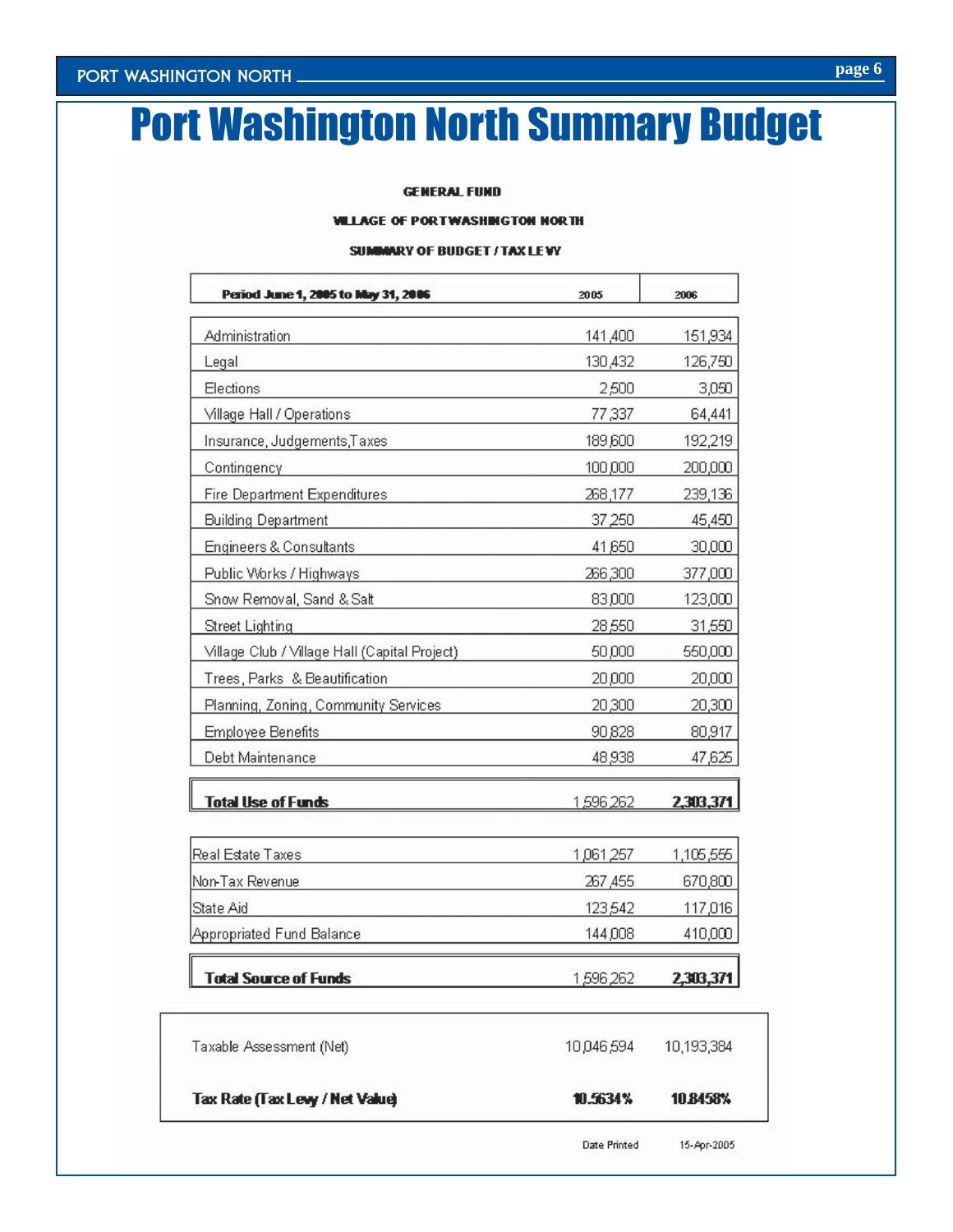

**George Stack takes the oath again as Port North Treasurer.**

## A New Board, A New Budget

Port North has a new balanced budget, which meets all of the Village's needs, with less than a 3% increase over the previous year thanks to the efforts of Treasurer George Stack and the new Board of Trustees.

This carefully crafted financial plan provides for Village operations, new street, sidewalk and tree work, all likely contingencies and includes from one-time, non-tax revenues, the initial phase of planning and construction costs of the new Village Hall/Village Club.

The Board has also budgeted \$8,000 to continue the Village's practice of supporting community programs. In the past, these funds went to the Port Washington Senior Center (\$6,000) and Port Counselling Center (\$2,000) for youth programs.

Written proposals from residents are encouraged to help identify worthy "Community Development Programs." If you have any suggestions, you may email us at news@PortWashingtonNorth.org or mail us at Village Hall.

Waterfront Park funds in the amount of \$550,000 and Shore Road Traffic Calming funds of \$280,000 are not reflected in the budget since they are from State Grants.

### Manhasset Bay Protection Committee



*Commissioner of Environmental Affairs Bob Keane, reports on a recent Manhasset Bay Protection Committee meeting:*

The Town of North Hempstead was awarded three grants: \$100,000 for a shoreline trail planning from Town Dock to Manhasset Park; \$25,000 for wetlands restoration on Hempstead Harbor; and \$75,000 to plan a blue trail (kayaks, canoes, etc).

Port North led the way with \$550,000 in Waterfront Park grants. The Town is planning a kayak regatta for mid- August and is hoping to have a Town Dock kayak launch by this summer. Port has a new kayak organization.

**Bob Keane is sworn in as Commissioner of Environmental Affairs**

Water quality testing has been approved for a second year -- volunteers are needed.

Harborfest is June 5th -- hope for sun as the last few years have been wet ones. Storm drain marking is to begin soon, contact me at Village Hall for more information on how children's organizations may help to do the work.

Nassau County will be conducting a storm water logo contest for kids between the ages of 5-13. Information is presented on www.manhassetbayprotectioncommittee.org.

# Port North Wins 3 Grants

You'll see the work begin shortly.

Port Washington North is on the move. Under the leadership of Mayor Bob Weitzner, the Village has submitted and won three State Grants bringing the Village a total of \$700,000-plus to build for our waterfront park and make Shore Road a safer, more beautiful thoroughfare for the peninsula.

For Bay Walk Waterfront Park, a total of \$550,000 in Land Water Conservation Fund Grants were awarded to the Village by the NYS Department of State (\$300,000) and the NYS Parks Department (\$250,000).

The NYS Dept. of Transportation award of \$280,000 under the Local Safe Streets and Traffic Calming Program is for a Port North grant entitled: A Safer Shore Road For The Residents Of The Port Washington Peninsula.

As the planning and engineering of the Shore Road grant enters its final stage, anticipate work to begin by summer's end.

Planning for the Bay Walk Park was done under a previous grant and first phase construction should begin this fall.

In both cases, the Village has worked closely with the Town and neighboring municipalities, but Port North took the lead and won the competitive grants for the improvements that will get underway shortly.

Smile as you go by!



**A new friendlier bank has joined the Village in Stop & Shop Plaza. The Bank of Smithtown, offering coffee and a user-friendly style, can be found just to the right of the lighthouse.**



**Watch for the opening of the new Hallmark store in the corner of the Soundview Marketplace facing King Kullen. Also, a new Ace Hardware is coming to the Pergament site and a new Cooking School and Party Place has joined the Soundview shopping center.**